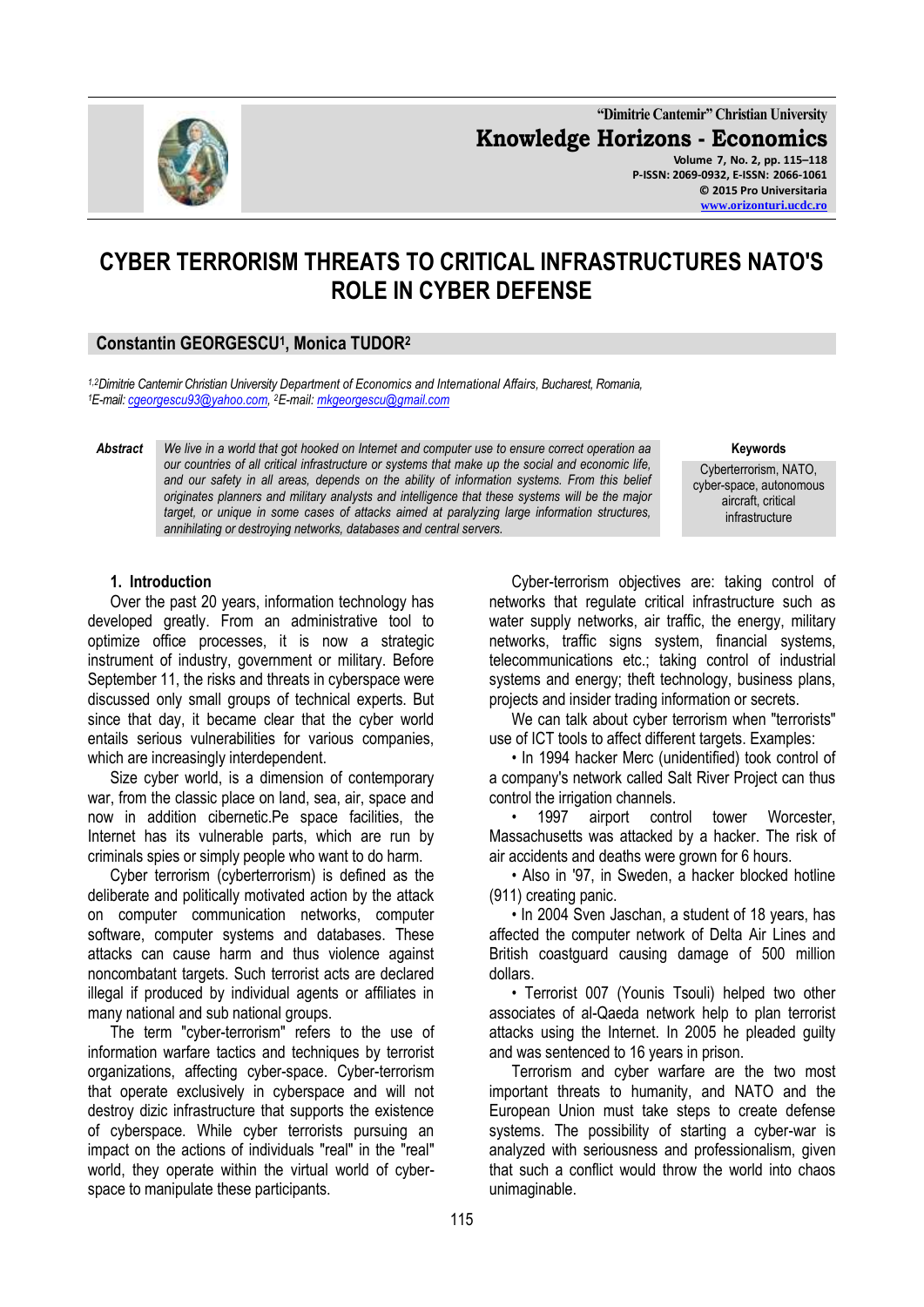Until today, 90% of attacks that could be considered legal, terrorist-informational, did not reach any legal discussion because "victims" have been thousands of miles of "attackers" positioned in different countries or continents and in most of them as "attackers" were working in the service of states.

The first reported cases of terrorism informational caused by terrorist groups "established" occurred in 1998 in Sri Lanka by "Tamil Tigers" in Serbia in 1999 by one of Serbian policeman who attacked NATO information systems, and of course in the conflict between Hamas and Israel-Hizbulah since 2006.

There are many cases that do not reach the press because of restrictive legislation on terrorism, for example, several attempts to derail fast trains in Japan (Shinkansen), which are fully computerized or in some cases criminal penetration of air traffic control networks.

For the first time in the history of aviation in 2013, a passenger plane without pilot flew over the UK. The experiment took place in April, and depending on the aircraft building industry, in a maximum period of five to twenty years, at the latest, free commercial planes will be manned airports.

The test flight is part of Astraea, worth £ 62 million and is funded by both the aviation industry and the UK Government, according to the Daily Mail. During flight, the aircraft is monitored by a satellite operator. It can control computers and aircraft flight controls can achieve. If the contact is lost, the plane is scheduled to land safely.

Supporters of "autonomous aircraft" said this during the industry to ensure all safety measures. They argue that most aviation accidents are caused by human error and eliminate human personnel should handle this situation.

While opponents' unmanned commercial aircraft deemed accidents could be more frequent due to computer errors, human errors only. However, they added that there is a greater risk that the planes would be diverted from cyber-terrorists, and the passengers will not agree to travel with such aircraft.

Software "Stuxnet" became public in June 2010, when something like a "digital penetration bomb armored targets' attack Iranian nuclear program. By this early warnings sent by experts since 2001 have become reality, suggesting that the cyber dimension might be used sooner or later to execute attacks will have serious consequences in the real world lethal.

Stuxnet showed the potential risk of malicious software affecting the computer systems of crucial importance in the management of supply.

During the crisis generated by Kosovo, NATO faced its first serious incidents caused by cyber-attacks. This has led, among others, NATO e-mail account is blocked for several days for external visitors and the operation Alliance website to be interrupted repeatedly.

In a manner typical of the period, it was felt, however, that the cyber dimension of the conflict has done nothing to limit actions under NATO information campaign. Cyber-attacks were seen as a risk, but as one limited in scope and potentially destructive, requiring only limited technical responses accompanied by efforts to inform the public on a small scale.

In 2010, in Lisbon, was established Strategic Concept that qualifies as cyber threats directly targeting vital national security infrastructure, which can reach levels likely to endanger "prosperity, security and national stability and Euro-Atlantic". This concept has also emphasized the need for accelerated efforts in cyber defense and mandated the North Atlantic Council to develop a new policy of NATO cyber defense, which was adopted June 8, 2011 and an action plan. Summit in Chicago in 2012, reaffirmed this policy by creating the department responsible for protecting against cyber-attacks nCircle NATO (NATO Computer Incident Response Capability). In Chicago in 2012 on the idea to bring all NATO networks under centralized protection and implementation of critical elements of full operational capability nCircle, finally, creating the NATO Communications and Information Agency (NCIA).

The report "Origin of Hacks" hacking attempts identified 981 million worldwide in the third quarter of 2012, up 23 million from the number identified in the second quarter, the top four countries in the top origins of the US attacks, Russia China and Ukraine or that the SPAM messages are between 80 and 98% of all messages in circulation - they spread a multitude of viruses and malicious software.

In Moldova, according to statistics by the Centre for Cyber Security, only the period 17 May to 21 November 2012, the total electronic messages addressed to central public administration authorities about 986,500 messages were legitimate, while more than ca. 8.5 million were SPAM, which contained 874 viruses detected. A massive wave of cyber-attacks three weeks showed last year that NATO countries heavily dependent on electronic communications were extremely vulnerable on the cyber front.

During Georgia-Russia conflict occurred massive attacks against government websites and servers in Georgia, offering cyber war period more shape. These actions have not produced, in fact, no physical damage. However, they have weakened the Georgian government during a crucial phase of the conflict. They also had an impact on its ability to communicate with a national and global public opinion very shocked.

It was observed clear that Russia started the war in Georgia cyber some items that were used in the Crimea which shows that site will be cyberattack battlefield of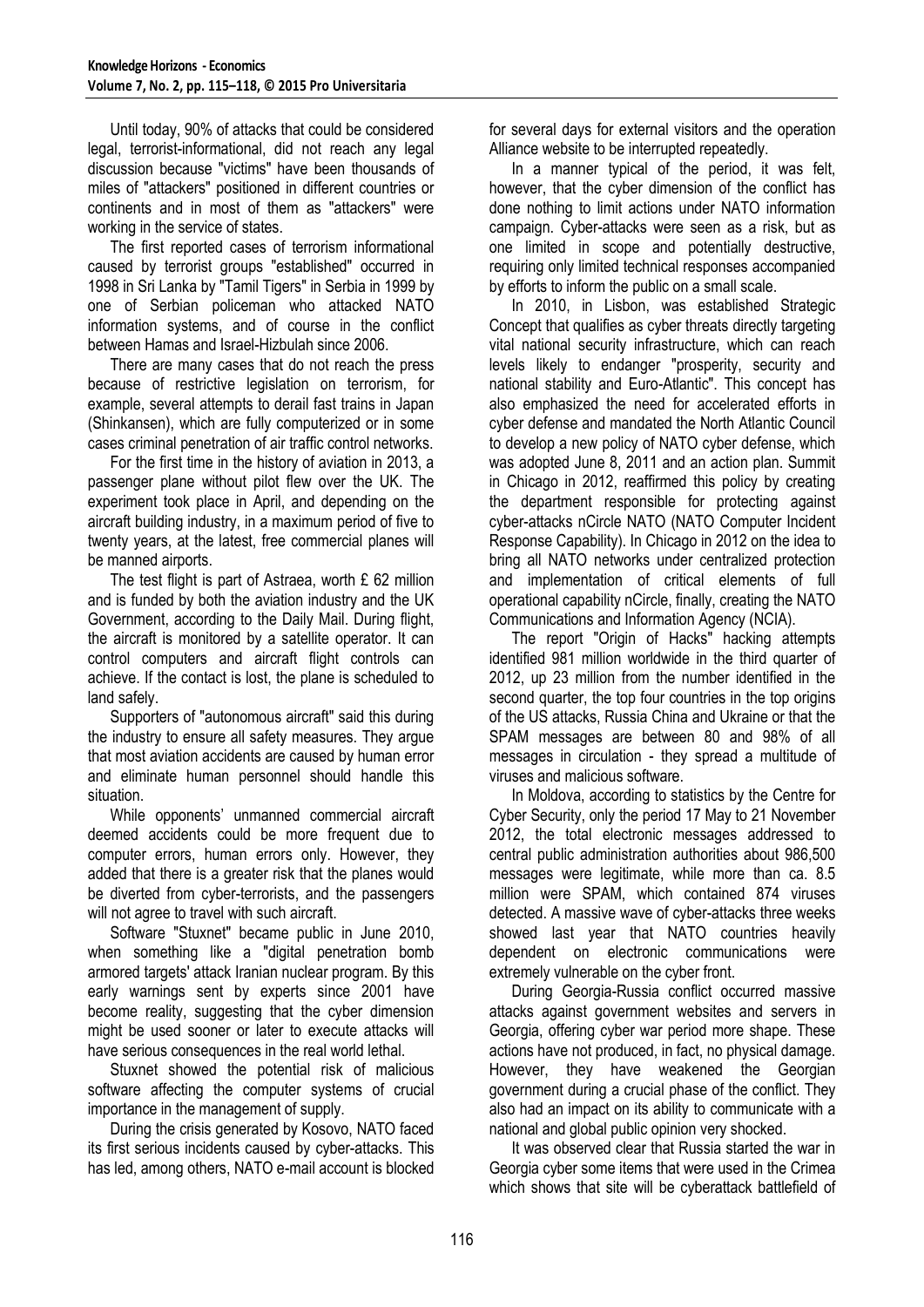the future, while Russia is the second state as potential behind the US in this field. The complexity of this type of war makes it very dangerous for anyone, including Romania opponents can attack by our own computer systems that manage electric grid, transportation system, and water and nutrition financial institutions.

SRI Director George Maior said in 2013 only 14% of requirements, from the perspective of the threats, are covered by the budget in 2014, he was mentioning also that attacks the previous years, to address some important ministries of Romania. SRI is the authority on terrorism and in terms of counterintelligence and counter-phenomenon. The attacks came from abroad but it is difficult to prove whether they came from state entities.

Regarding the vulnerability of Romania in front of a terrorist threat, George Maior said that "every state is vulnerable, no matter how powerful." Romania has signed a protocol agreement with the NSA and or to let NSA wiretaps operate on the national territory or to receive data from our own massive interceptions.

The last major cyber-attack was reported in 2013 and covered several government organizations in Europe, including Romania and could be initiated by a State. The statement was SRI spokesman Sorin Sava.

The higher technological level, software attacks signaled the end of February, has a greater impact than "Red October". So powerful that could affect national security of Romania. The attack, which was manifested by malware applications, targeted several government organizations in Europe, including Romania, in order to spy and gather information geopolitical confidential.

Even worse is that behind this attack could find no mere hackers. A cyber-attack of this complexity requires extremely expensive engagement resources worth million, money that not everyone has them available. That led to believe that SRI behind the attack could find a state that could best to beat such amounts.

According to estimates SRI attack could affect Romania's national security compromised entities profile. For this reason, SRI by specialized teams to react to cyber-attacks, took steps to identify all organizations that have been targeted Romanian hackers. Currently, in Romania the system well prepared to meet the threats, the financial and banking system. An example of Cyber Terrorism that our country is not proud was when a group of Romania had access to compute systems that controlled life from a research station in Antarctica, risking the lives of 58 scientists involved. Luckily, the culprits were stopped before irreparable damage occurs.

Cyberterrorism type attacks are mostly non-political sabotage is causing financial damage, as if disgruntled employee who released an amount of untreated wastewater in Maroochy Shire, Australia. Computer

viruses have degraded or closed in other cases some non-essential systems in nuclear power plants, but this is not believed to have been a deliberate attack.

Cyber security is a sensitive topic in the relationship between China and the US and was one of the main topics on the agenda of meetings between presidents Barack Obama and Xi Jinping.

China has said it is deeply concerned Snowden's claims (accused of spying computer) according to which the United States illegally entered many internet networks in Hong Kong and China, including Tsinghua University, which houses one of the main centers of the internet country, and Chinese mobile networks. Beijing has said he discussed the matter with Washington.

Because cyber weapons are much cheaper than traditional weapons, terrorists and criminals migrate to this type of attack at a rapid trend alarming. Watching events of recent years, we can say that it is possible that cybersecurity to become the second largest concern at Overall, after classical terrorist actions involving a large number of human factors in achieving them.

For this new type of terrorist strikes using a very small number of members with specific training for three categories of "cyber warriors": a hacker (who is often specialized information systems entering computers or remote) a cracker (specialist in breaking security systems and codes of progression of the program) and a phreacker (specialist in telecommunications fraud).

Cyber security threats have become more serious in recent years. They are not limited by borders and an increase in frequency and sophistication. Membership universal cyber space, security risks involved cybernetic attacks and the global nature of the effects, impugn international cooperative efforts to ensure the security of information systems.

As a defense alliance, NATO has identified and recognized early in the last decade, cyber menace seriousness and importance of protecting networks.

Cyber defense appeared on the agenda of NATO Summit in Prague in 2012, and was later confirmed as a priority at the Summit in Riga in 2006. A policy in this area has been agreed for the first time, the Heads of State and Government at the Bucharest Summit in April 2008.

The rapid development of sophisticated attacks and character placement basis in center led NATO security agenda, documents Lisbon Summit (Strategic Concept and Summit Declaration) 2010 confirming this.

New Strategic Concept describes the threats directly targeting cyber security as vital national infrastructure, which can reach levels likely to endanger "prosperity, security and national stability and Euro-Atlantic". Consequently, this type of challenges impugn